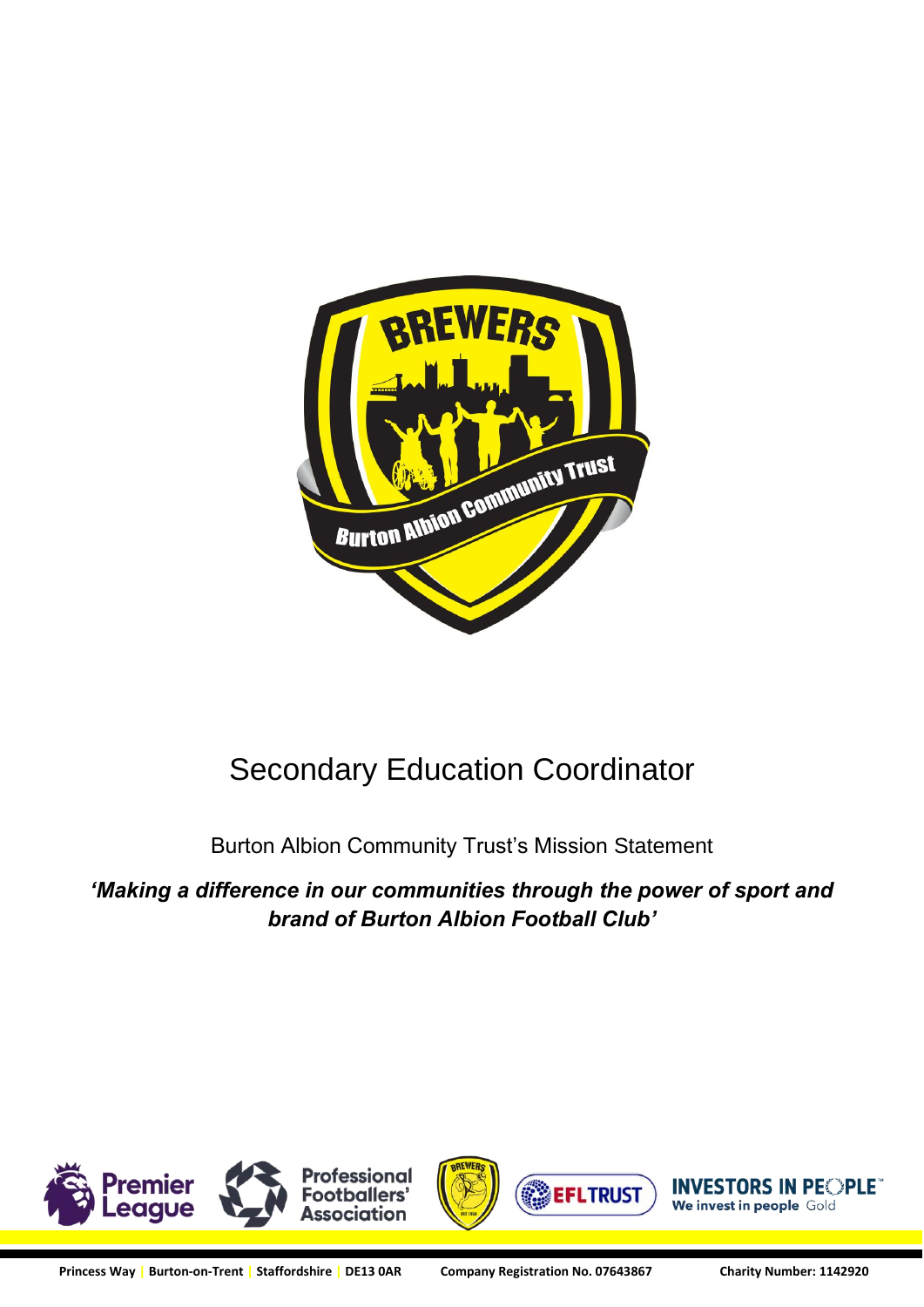The mission is underpinned by our three Strategic Aims:

- To Deliver high quality
- To Create Experiences
- To Make a Difference

We will always:

- o **Be Inspiring**
	- Through a passion for Burton Albion and our local community

#### o **Be Engaging**

- **Through understanding our communities and delivering targeted** projects and programmes
- o **Be Educating**
	- Helping realise full potential in individuals and our communities

Our Impact on the Community will be through the following areas of work:

- **Health & Wellbeing**
- **School Sport**
- **Education & Employability**
- **Community Engagement**
- **Burton Albion Facilities**

Our Outcomes will be to:

- o Develop healthier and happier communities
- o Create safer and more cohesive communities
- o Empower our communities to help fulfil potential and opportunity

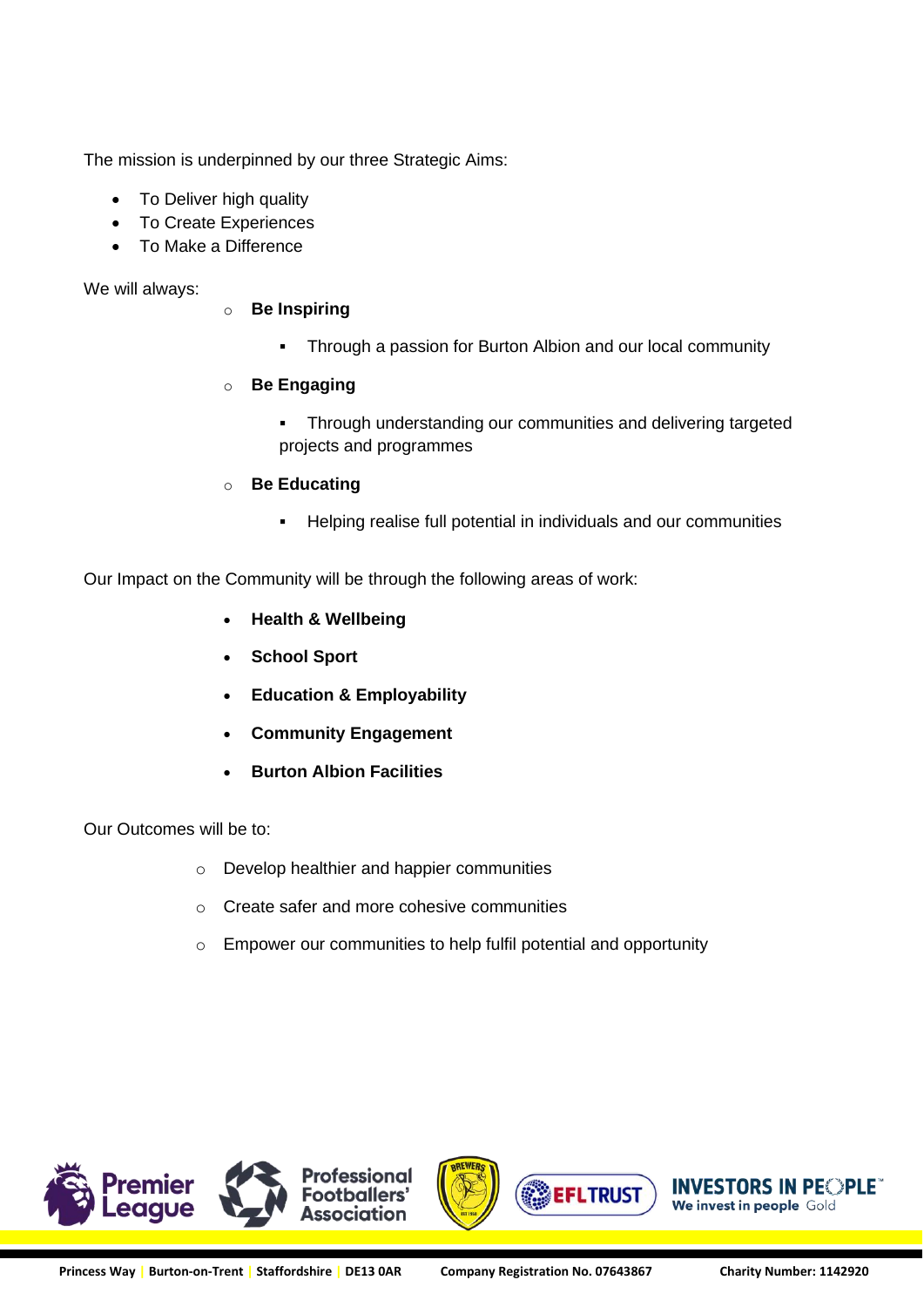## **JOB DESCRIPTION**

| <b>Job Title:</b>                      | Salary:               |
|----------------------------------------|-----------------------|
| <b>Secondary Education Coordinator</b> | £20,000               |
| <b>Contracted Hours:</b>               | <b>Contract Type:</b> |
| 37.5 full time contract                | <b>Fixed Term</b>     |

Burton Albion has a long history of being a community focused club, since it's humble beginnings in 2010 Burton Albion Community Trust has always been about making a difference. The heartbeat of this difference are the people who bring our projects, programmes and activities to life. Our people are our strength, they are engaging, they act with empathy and kindness, they are proud of the work they do and work hard to inspire each other and those we work with, our people are willing to learn and have desire to be educating.

If you think you have what it takes to be Engaging, Inspiring and Educating we can't wait to read your application.

#### **Role Purpose**

Burton Albion Community Trust (BACT) is the independent charitable arm of Burton Albion FC and is looking to recruit a Secondary Education Coordinator. The last few years has seen our Secondary Education offer grow and we are seeking a enthusiastic, motivated person to lead on this area. The role will include delivery of alternative education with small groups of learners and delivery on aspects of traineeships along with being the main contact for secondary schools. You will be working closely with the Education and Employability manager to ensure the provision remains high quality and responds to the needs of schools and their students.

This position requires flexibility as the role may require occasional evening and weekend work.

#### **Roles and Responsibilities**

- Be the main link for all secondary school contact. Developing and maintaining positive partnerships with local schools, local authorities, Pupil Referral Units, and the Primary District Inclusion Panel.
- Deliver across Alternative Education and traineeships as required.
- Lead the team that across secondary alternative education and support them to produce appropriate schemes of work that meet the needs of the young people we work with and deliver the outcomes agreed with the school or education provider.
- Ensuring that all sessions are delivered in accordance to the BACT Health and Safety Policy and Safeguarding Policy, and risk assessments are completed as required.







/ESTORS IN PE©PLE™

We invest in people Gold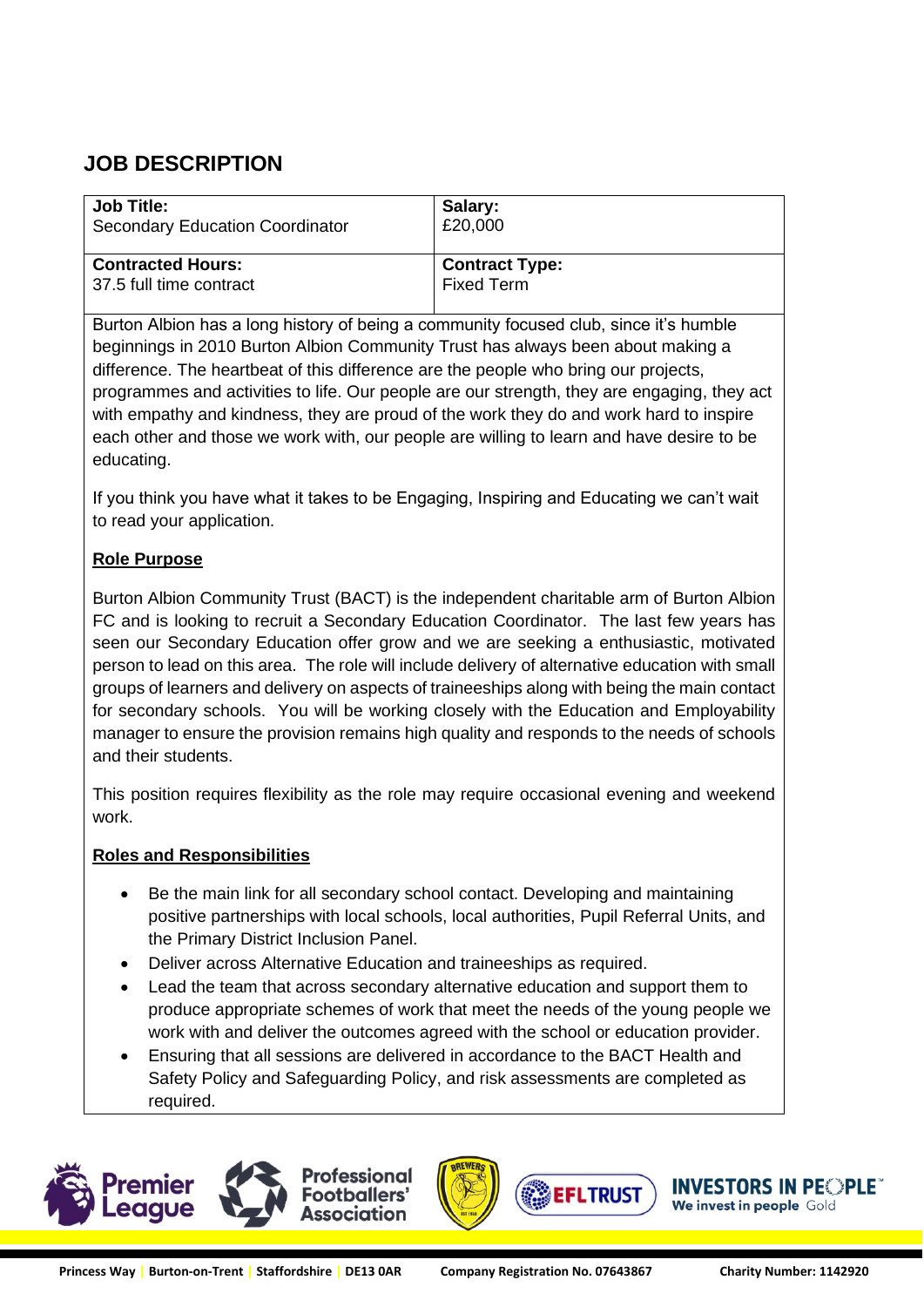- Produce showcase stories and reports as required by internally and by external partners.
- required.
- Coordinate and Line Manager staff which are assigned by the Education and Employability Manager.
- Implementing monitoring and evaluation of the programme as required by funders and education providers
- Deliver and support on any programmes across the Trust as required.
- As line manager you will ensure you offer monthly development meetings and informal supervisions
- Be the point of call for those you line manage to sort sickness, annual leave and any other daily requirements
- To be accountable for driving sustained growth in participation through BACT programmes
- To be responsible for the staffing, quality and development of assigned projects/programmes.
- Plan, Deliver and Review existing and new programmes.
- Highlight opportunities to develop existing projects and opportunities for new projects
- To contribute to keeping children and adults at risk safe by ensuring safeguarding concerns about a child or adult and risk are recognised and reported in line with policy and procedure and that the electronic MyConcern safeguarding system is kept up-to-date.

### **What working for Burton Albion Community Trust can offer you**

- Competitive Salary
- 25 days Annual Leave and your birthday off!
- **Excellent Training Opportunities**
- Flexible Working
- Optional Full Uniform
- Onsite Parking
- Company Discounts
- BAFC Staff Discounts





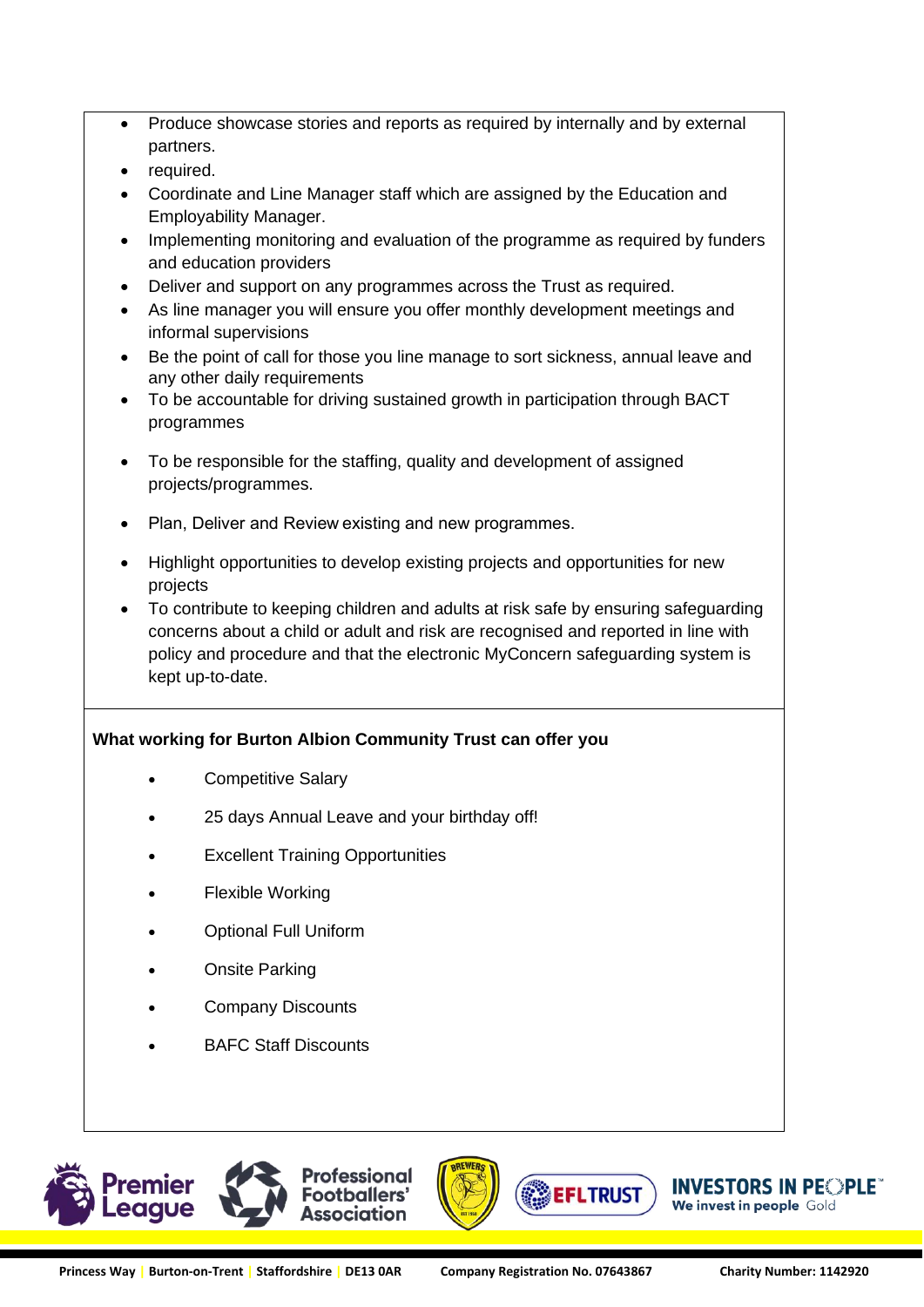#### **General**

This document is a guide only and should not be regarded as exclusive or exhaustive. It is intended as an outline indication of the areas of activity and will be amended in the light of changing needs of the organisation.

All employees may be required to undertake any other duties as may be reasonably requested.

#### **Equality Statement**

Burton Albion Community Trust are committed to ensuring that equality of opportunity is at the very heart of everything we do to ensure we provide fair and non-prejudicial access to the services across the Trust. We uphold everyone's freedom of rights and choice to be different and aim to provide opportunities for everyone to succeed. It is the policy of the Trust that no person, whether job applicant, employee or customer, shall be discriminated against. For full details, please refer to our employees Company Handbook

#### **Safeguarding Statement**

Burton Albion Community Trust (BACT) operates a child centred approach to safeguarding and where concerns about the welfare of a child or adult at risk exists, staff will always act in the best interests of the child or adult at risk.

The Trust fully acknowledges and accepts its responsibility for the well-being and safety of all children and adults at risk engaged in Trust activities. It is the duty of all staff working at the Trust to ensure they safeguard children and adults at risk by creating an environment that protects them from harm.

Burton Albion Community Trust believes that the general wellbeing, welfare, and safety of all children and adults at risk engaged in Trust activities is of the upmost importance. Burton Albion will fulfil its responsibilities by ensuring it displays best practice in safeguarding matters, carried out in a spirit of partnership and openness with the child or adults at risk, family and the relevant local authority.

#### **Commitment**

Burton Albion Community Trust is committed to being inclusive and providing a safe and positive experience for everyone involved in our activities and aims to protect them by:

- Adopting a pro-active approach in approach in preventative work.
- Having clear polices which are audited and reviewed annually.
- Vetting all staff and volunteers.
- Providing regular training to ensure staff can identify concerns and are confident when responding, reporting and recording.





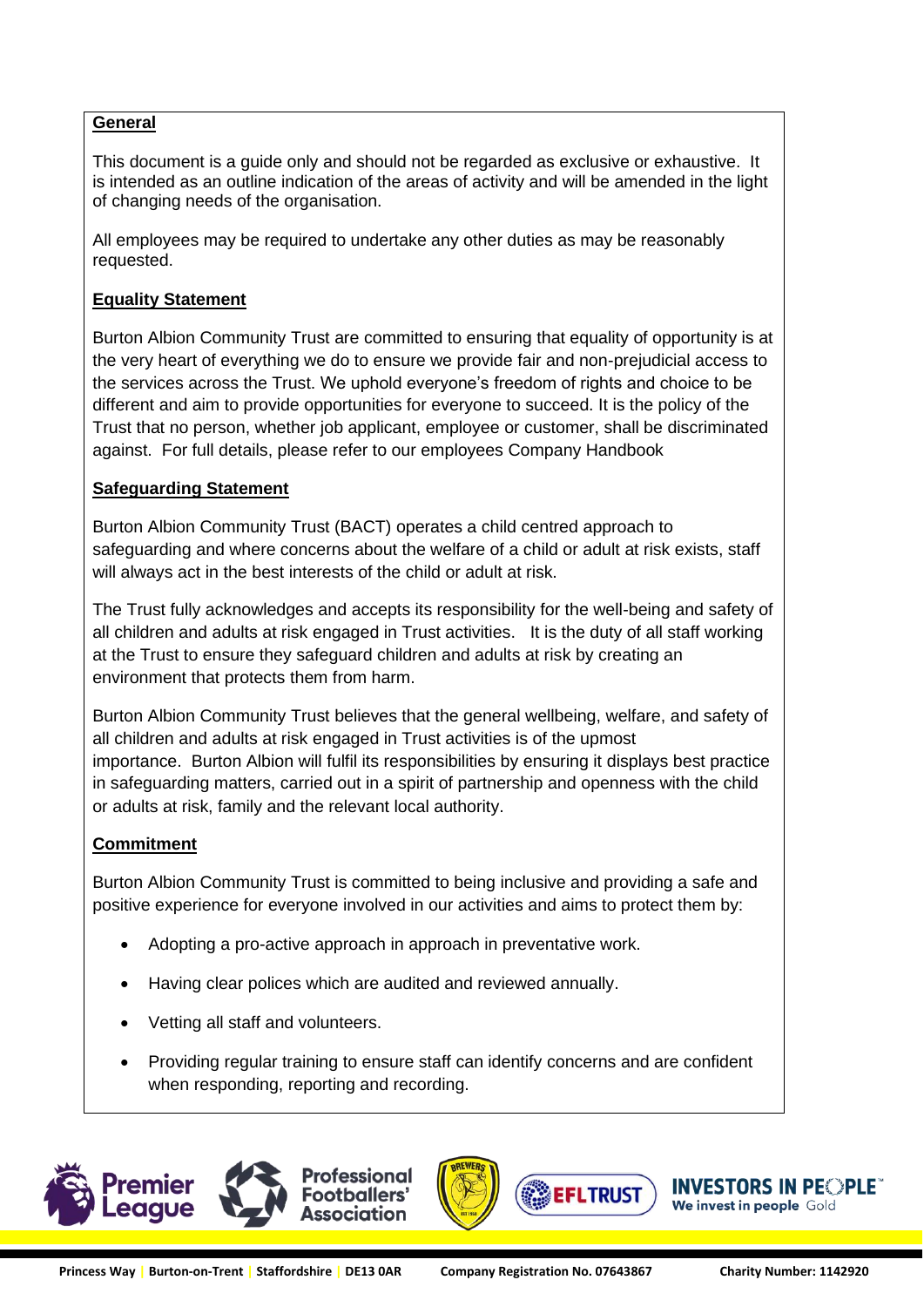• Embedding safeguarding as a priority throughout the Trust.

| <b>PERSON SPECIFICATION</b>              |                  | <b>Evidence to be provided</b>                       |            |
|------------------------------------------|------------------|------------------------------------------------------|------------|
|                                          |                  | <b>Application/Interview/Certificates</b><br>(A/I/C) |            |
| <b>Education / Qualifications</b>        | <b>Essential</b> | <b>Desirable</b>                                     |            |
| Teaching/assistant or Tutoring           |                  | X                                                    | <b>AIC</b> |
| qualification                            |                  |                                                      |            |
| Mentoring qualification                  |                  | X                                                    | <b>AIC</b> |
| Good level of GCSE                       | X                |                                                      | <b>AIC</b> |
| Educated to degree level in a            |                  | X                                                    | <b>AIC</b> |
| relevant subject area                    |                  |                                                      |            |
| <b>Experience</b>                        | <b>Essential</b> | <b>Desirable</b>                                     |            |
| Experience of working with young         | X                |                                                      | AI         |
| people                                   |                  |                                                      |            |
| Experience of working with               | X                |                                                      | AI         |
| challenging behaviour                    |                  |                                                      |            |
| Experience of planning and leading       | X                |                                                      | AI         |
| small group sessions                     |                  |                                                      |            |
| Experience of working with schools       |                  | X                                                    | <b>AI</b>  |
| based teams                              |                  |                                                      |            |
| Experience of working on                 |                  | X                                                    | AI         |
| traineeship programmes                   |                  |                                                      |            |
| Experience of working in alternative     |                  | X                                                    | <b>AI</b>  |
| provision                                |                  |                                                      |            |
| Experience of working in a fast          | X                |                                                      | AI         |
| paced environment and thinking on        |                  |                                                      |            |
| your feet                                |                  |                                                      |            |
| <b>Knowledge and Understanding</b>       | <b>Essential</b> | <b>Desirable</b>                                     |            |
| Flexibility to work outside of normal    | X                |                                                      | AI         |
| working hours e.g. evenings &            |                  |                                                      |            |
| weekends to meet the needs of the        |                  |                                                      |            |
| community                                |                  |                                                      |            |
| Good level of ICT literacy with          | X                |                                                      | <b>AIC</b> |
| knowledge of Microsoft packages          |                  |                                                      |            |
| e.g. Word, Excel and Outlook             |                  |                                                      |            |
| <b>Disposition &amp; Attributes</b>      | <b>Essential</b> | <b>Desirable</b>                                     |            |
| Drive, passion and desire to make a      | X                |                                                      | <b>AI</b>  |
| difference in our community.             |                  |                                                      |            |
| Full UK driving licence and use of a     | $\boldsymbol{X}$ |                                                      | <b>AIC</b> |
| vehicle with appropriate Business        |                  |                                                      |            |
| Insurance                                |                  |                                                      |            |
| <b>Equality &amp; Inclusivity</b>        | <b>Essential</b> | <b>Desirable</b>                                     |            |
| Ability to work in a non-                | X                |                                                      |            |
| discriminatory manner, in                |                  |                                                      |            |
| accordance with Burton Albion            |                  |                                                      |            |
| <b>Community Trust's Equality Policy</b> |                  |                                                      |            |





**INVESTORS IN PEOPLE** We invest in people Gold